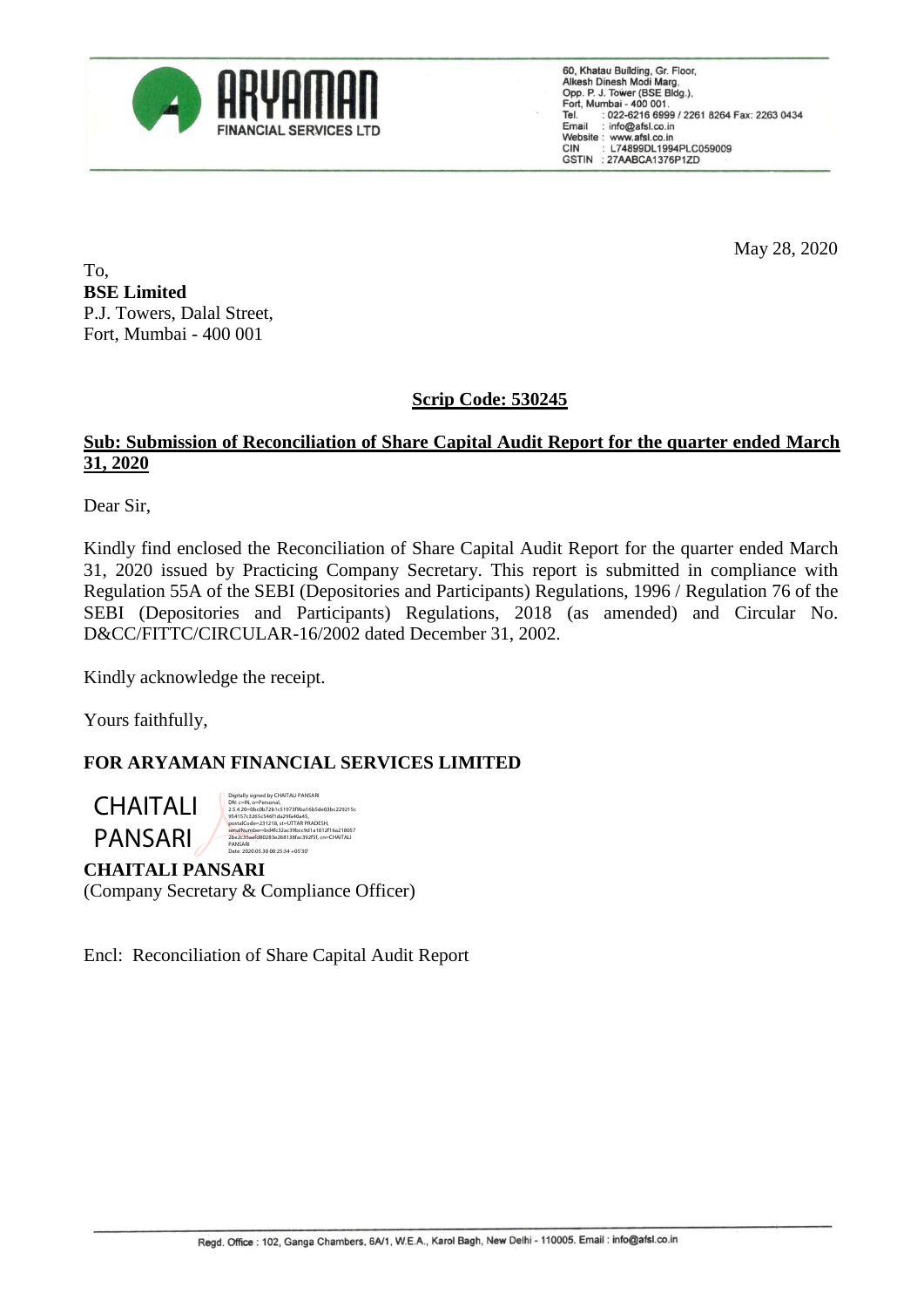

To, The Board of Directors, *MIs.* Aryaman Financial Services Limited Delhi.

#### Sub: Reconciliation of Share Capital Audit Certificate in terms of Regulation 76 of SEBI (Depositories & Participants) Regulations, 2018.

Dear Sir,

I have examined the Register of Members, Beneficiary details furnished by the depositories and other records *I* documents maintained by *MIs.* Aryaman Financial Services Limited (hereinafter referred to as "the Company") and *MIs.* Adroit Corporate Services Private Limited, the Registrar and Transfer Agent of the Company, for issuance of this certificate in accordance with circulars *CIRIMRDIDP/3012010* and *D&CCIFITTCICIR-16/2002* dated September 06, 2010 and December 31, 2002 respectively issued by the Securities and Exchange Board of India read with Regulation 76 of SEBl (Depositories & Participants) Regulations, 2018.

In my opinion and to the best of my infonnation and according to the explanations given to me and based on such verification as considered necessary, I hereby certify below the Reconciliation os Share Capital Audit report for quarter ended  $31<sup>st</sup> March, 2020$ :

| $\mathbf{1}$    | For Quarter Ended                                                         | 31.03.2020                                                                                                   |                                     |  |  |  |
|-----------------|---------------------------------------------------------------------------|--------------------------------------------------------------------------------------------------------------|-------------------------------------|--|--|--|
| $\overline{c}$  | <b>ISIN</b>                                                               | INE032E01017                                                                                                 |                                     |  |  |  |
| 3               | Face Value                                                                | Equity Share of Rs.10/- each                                                                                 |                                     |  |  |  |
| $\overline{4}$  | Name of the Company                                                       | <b>Aryaman Financial Services Limited</b>                                                                    |                                     |  |  |  |
| 5               | <b>Registered Office Address</b>                                          | 102, Ganga Chambers, 6A/1, W.E.A., Karol Bagh,<br>New Delhi - 110005.                                        |                                     |  |  |  |
| 6               | Correspondence Address                                                    | 60, Ground Floor, Khatau Building, Alkesh Dinesh<br>Modi Marg, Opp. BSE Building, Fort, Mumbai - 400<br>001. |                                     |  |  |  |
| $7\phantom{.0}$ | Telephone & Fax Nos.                                                      | Tel No.: 022 - 6216 6999 / 2261 8264<br>Fax No.: 022 - 2263 0434                                             |                                     |  |  |  |
| 8               | <b>Email Address</b>                                                      | info@afsl.co.in                                                                                              |                                     |  |  |  |
| 9               | Names of the Stock Exchanges where<br>the Company's securities are listed | BSE Ltd. (BSE)                                                                                               |                                     |  |  |  |
|                 |                                                                           | <b>Number of Shares</b>                                                                                      | % of Total<br><b>Issued Capital</b> |  |  |  |
| 10              | <b>Issued Capital</b>                                                     | 1,16,82,000                                                                                                  | 100.00                              |  |  |  |
| 11              | Listed Capital (Exchange-wise)<br>(BSE)<br>(As Per Company Records)       | 1,16,82,000                                                                                                  | 100.00                              |  |  |  |
| 12              | Held in dematerialized form in CDSL                                       | 91,58,943                                                                                                    | 78.40                               |  |  |  |
| 13              | Held in dematerialized form in NSDL                                       | 21,93,292                                                                                                    | 18.77                               |  |  |  |
| 14              | Physical                                                                  | 3,29,765                                                                                                     | 2.82                                |  |  |  |
| 15              | Total No. of shares $(12+13+14)$                                          | 1,16,82,000                                                                                                  | 100                                 |  |  |  |
| 16              | Reasons for difference if any, between<br>$(10\&11), (10\&15), (11\&15).$ | <b>NA</b>                                                                                                    | 368<br>দক্ষে<br>റ                   |  |  |  |

Page

<del>L74899DL1994PLC059009</del>

**Office** 

Shop No. 2, Ram Niwas, Ranchod Das Road, Dahisar (West), Mumbai - 400 068. 2: 022 28918179 / +91 8080544769 [] +91 9702002189 Email ID: jigar.gandhi@jngandco.in ©: Jngandco